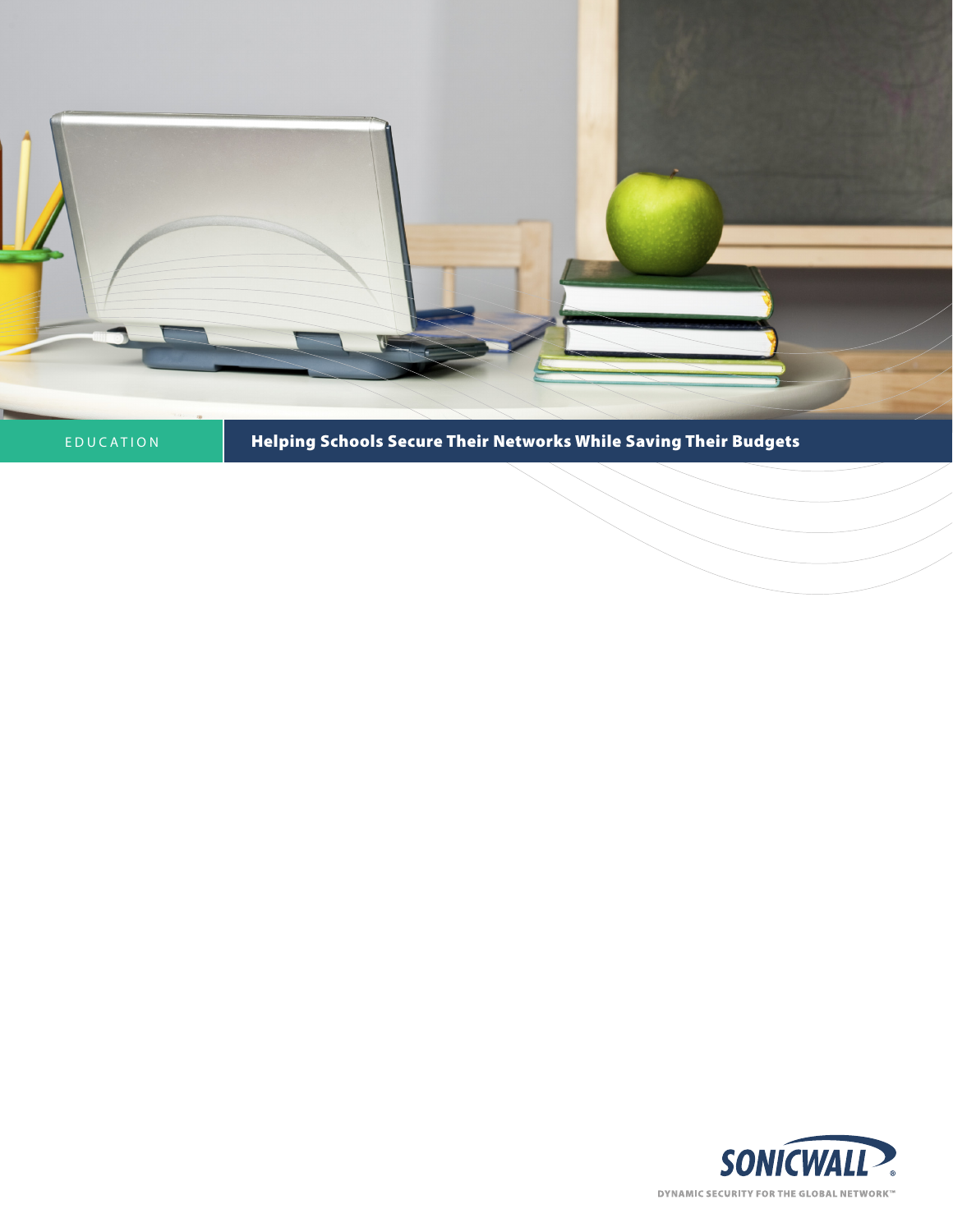# SonicWALL Delivers Integrated, Affordable Network Security Solutions for Schools

## **Challenges and Opportunities**

The challenges facing grade school educators are greater than ever before. The standards for academic achievement and the expectations of students' families continue to climb. At the same time, education budgets are tighter. Schools' technology infrastructures are caught in the middle, requiring K-12 IT administrators to literally do more with less.

Networked resources have addressed some qualitative issues. Online instruction materials and classroom management services supplement teachers' capabilities and free them from administrative chores. In addition, self-service portals and email communications increase the efficiency and effectiveness of administrative staff.

This reliance on the Internet brings new challenges. As the user population grows to include on- and off-campus students, faculty, administrators, contractors and parents, so do the threats to the network's security. This is further compounded by the ever-changing threat landscape. What K-12 IT administrators need is a network and information security solution that is effective, high-performing, flexible, and easy to manage. These are the types of solutions that only SonicWALL® delivers.

#### **Leveraging your connections**

The use of networks to deliver instructional content cuts materials costs and improves the uniform availability of top-tier curricula. But many of these programs—like those utilizing video content—require unimpeded high-speed connections. When those connections are slowed by extraneous use, some of that value is lost. Increasing bandwidth just shifts the costs and sets the stage for more problems down the road.

Online administrative tools simplify implementation of district-wide programs and policies. They enable anytime/ anywhere access to resources and communications for faculty, administrators and students. But the proliferation of mobile endpoints and the management of access levels can quickly turn into a nightmare. Since so much of this functionality is browser- and Internet-based, the traffic can seem like one giant stream. But blocking ports to address threats can seriously impact productive use of the systems.

*"I consider SonicWALL to be one of the leading-edge providers of services like application intelligence and control. I am saving up to 15 hours a week with the reduction in support calls. That is human capital that my staff and I can put back into other projects."*

**Ross Ellicott Manager of Network Operations Brick Township Public Schools**

A cornerstone of any campus network is its wireless connections. Originally adopted to avoid the costs and constraints of cabling, wireless access has become a lifeline to faculty members and their students. But wireless connections —intended to allow quick and easy access to the network are vulnerable. Further, because access points are physically distributed, management can be difficult.

## **The letters of the law**

Overlaid on the security concerns of K-12 IT administrators is an extensive regime of regulations. Central to this is the Children's Internet Protection Act (CIPA), designed to protect minors from inappropriate content. Many states further regulate Internet access for students and the types of content made available. The private sector weighs in with concerns about the transfer of copyright-protected content and the liability this represents to schools.

Districts must take all reasonable steps to satisfy these regulations. More importantly, they must be able to demonstrate their compliance. This requires management tools that allow for deep visibility into network activity and detailed record-keeping.

## **The budget handcuffs**

For all the importance associated with K-12 IT security, districts do not have the financial resources to make it their first priority. This is not just a matter of buying new equipment or services. Any new equipment requires deployment and ongoing management.

# **SonicWALL Solutions for K-12 Education Smarter security appliances protect networks and budgets**

SonicWALL Next-Generation Firewalls (NGFWs) with patented<sup>1</sup> Reassembly-Free Deep Packet Inspection® deliver superior malware protection, intrusion prevention and application control. SonicWALL NGFWs scan every byte of every packet for the deepest level of protection. These award-winning security appliances can also be deployed as a NGFW combining content filtering, anti-virus, anti-spyware, intrusion prevention, anti-spam, application control and real-time visualization.

SonicWALL firewalls scan all flows, across all protocols and ports without file size limitations, meaning all inbound and outbound traffic is scanned every time. This is essential for modern attacks that can hide threats in the application layer. And SonicWALL NGFWs achieve this with industry-leading throughput for uncompromised network performance. SonicWALL's performance advantage assures schools get full value from their new, faster broadband connections that would be lost to a legacy firewall even just a few years old.

## **More refined content filtering for easier compliance**

Content filtering can be integrated into every SonicWALL firewall, eliminating the need to buy and maintain multiple stand-alone products. Unlike less sophisticated content filtering solutions, SonicWALL deep packet application layer filtering distinguishes good traffic from bad using a variety of industry-leading methods. SonicWALL Content Filtering Service (CFS) integrates "proxy avoidance" countermeasures to prevent students from circumventing associated controls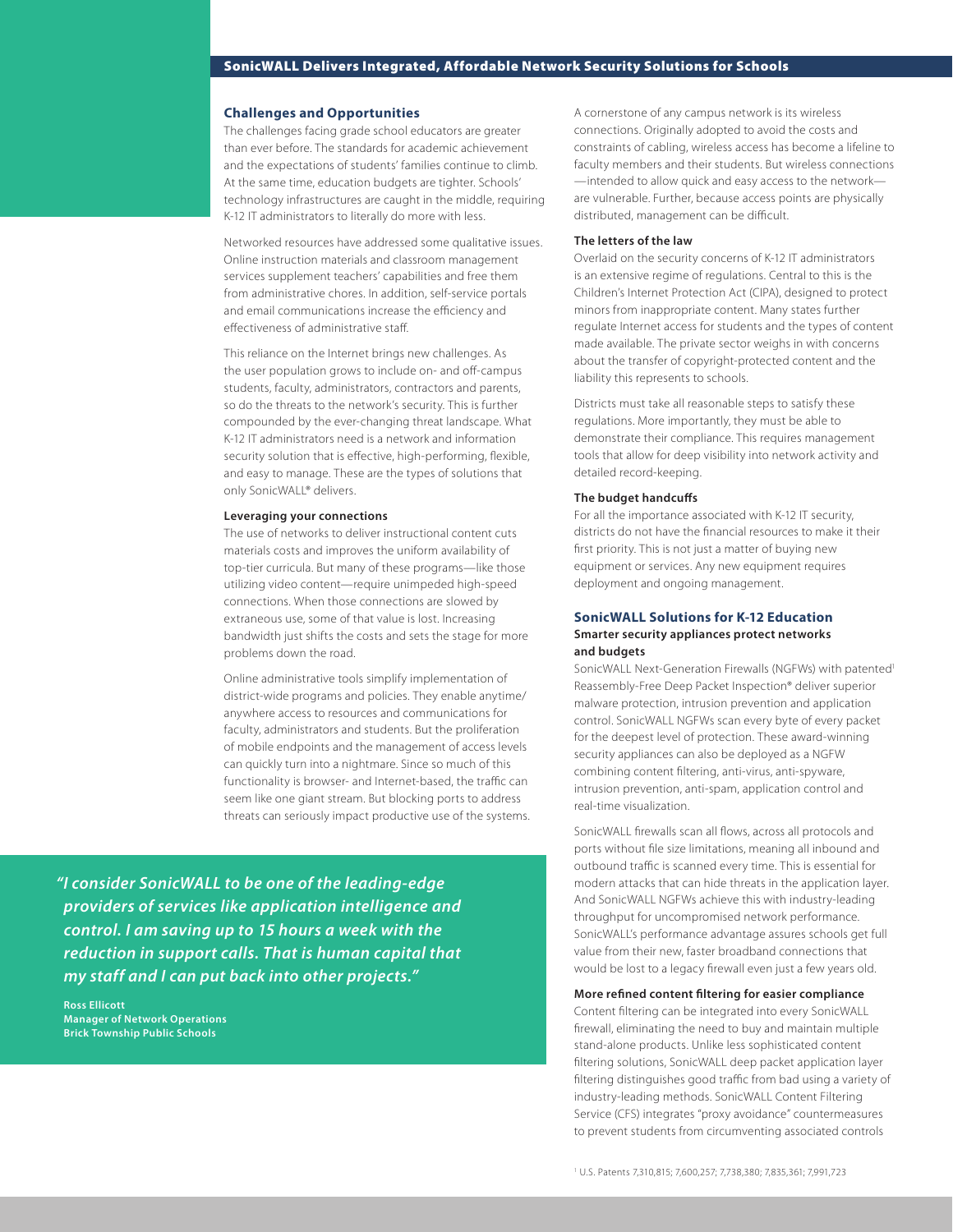

or engaging in unlawful activities. SonicWALL's enhanced reporting capabilities enable forensic analysis of all inspected traffic to simplify the regulatory audits. As a contributor to the federal government's National Institute of Standards and Technology (NIST), SonicWALL is uniquely qualified to meet the requirements of CIPA and other relevant regulations

## **Easy-to-manage remote access extends resource availability**

SonicWALL Secure Remote Access (SRA) solutions speed and simplify connections between campuses, district headquarters, and home-based users. SonicWALL Clean VPN™ enables secure home study and 24/7 faculty and administrator access to school resources by encrypting all session traffic and stopping malware from entering the network. SonicWALL Smart Tunneling™ technology enables the segmentation of networks, prioritization of traffic, and layering of security managed by centrally-administered policies. The ease of configuration reduces the time and expense of implementations, while the browser-based management simplifies administration.

SonicWALL SRA provides secure access from every possible endpoint, regardless of OS, including mobile devices such as smartphones and tablets. SonicWALL Mobile Connect™, a single unified client app for iOS, provides Apple® iPad®, iPhone®, and iPod touch® users full network-level access to resources over encrypted SSL VPN connections.

## **Clean wireless frees your network**

SonicWALL SonicPoint™ secure wireless access points allow you to deploy seamless 802.11a/b/g/n wireless networks, protected by SonicWALL Clean Wireless™ technology and SonicWALL Application Intelligence and Control. SonicPoints are automatically provisioned and updated by the firewall for ease of management

*"SonicWALL has saved us up to 50 percent in costs. Our savings have been two-fold, both in consolidating appliance costs and in reducing overhead of network administration."*

**C. J. Daab Technology Support Coordinator Hall County Schools**

and configuration. SonicWALL Clean Wireless defeats wireless intrusions, and decontaminates traffic of malware at the access point, enabling students to safely access school resources. SonicWALL Virtual Access Points (VAPs) create secure segmentation between trusted and un-trusted wireless users, so student traffic never bleeds into administrative sessions.

## **Central management simplifies administration**

SonicWALL Global Management System (GMS ®) provides a centralized policy-enforcement console enabling administrators to quickly, precisely and thoroughly create security policies, even accounting for contextual variables such as user and device identity, type of content involved, and time of day, week or month. SonicWALL Application Intelligence, Control and Visualization gives IT administrators granular control over network activity from a single point. This is essential for targeted policy enforcement and network resource management that will not impact productive activities and flows. Automatic updates of signatures for threats and applications are pushed to SonicWALL appliances to relieve school IT staff of that routine maintenance function.

SonicWALL Analyzer reporting delivers real-time analysis of network utilization to immediately identify and isolate performance issues. This level of detail is irreplaceable during operational and budget reviews. The browser-based dashboard simplifies help desk tasks and mitigates the impact they have on IT administrators' other responsibilities.